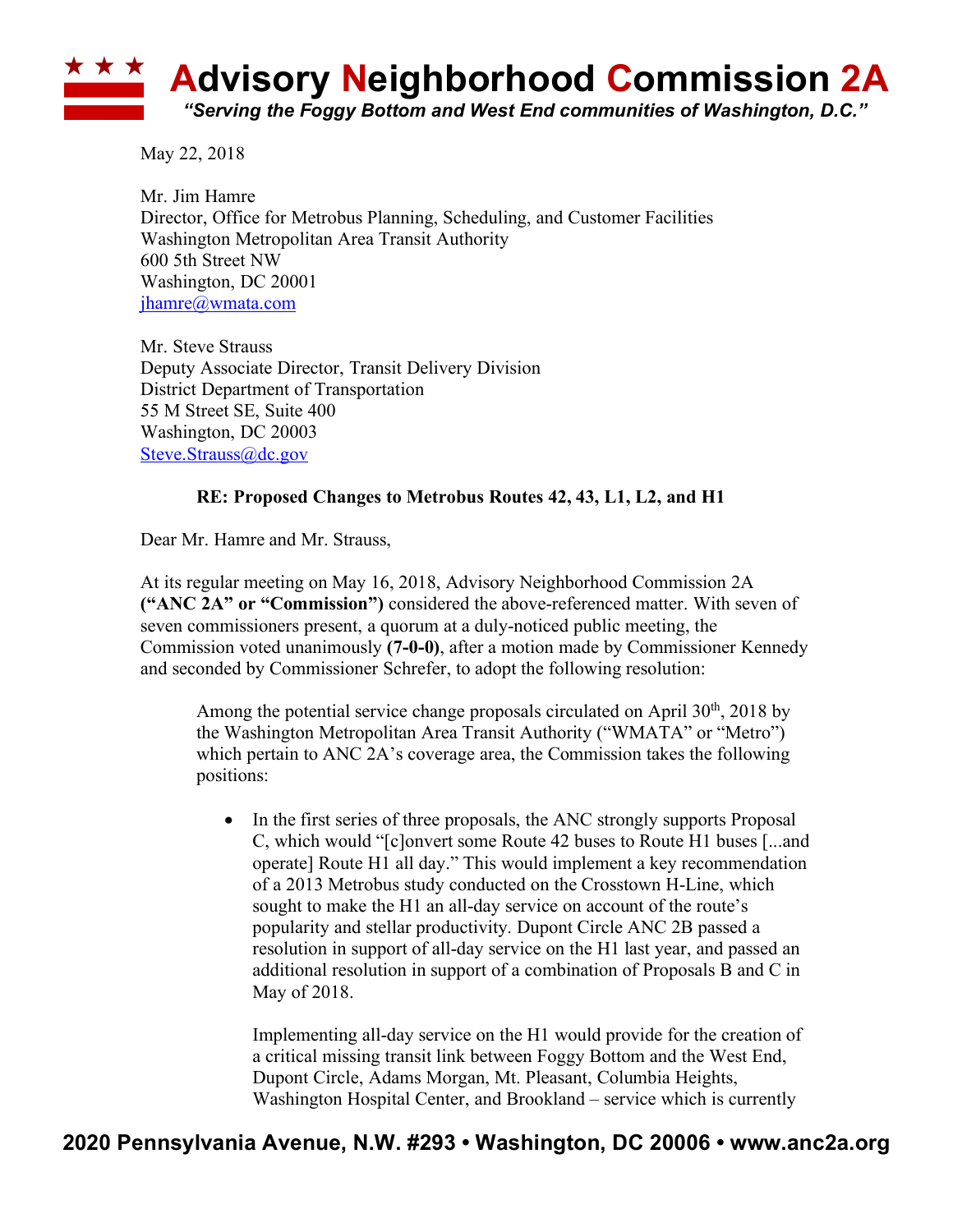

provided only in the peak direction during rush hours. These areas collectively contain a critical mass of residents, jobs, shopping, tourist attractions, and other activities; since the corridor is not well-served by existing Metrorail alignments, added bus service has the potential to be a significant, positive supplement to the overall transit network.

• In the second series of three proposals, ANC 2A strongly opposes Proposal A, which would "[c]onvert all Route L1 buses to Route L2 buses." The Commission sees no basis for reducing peak direction, rushhour bus service to and from the West End, Foggy Bottom, and the Northwest Rectangle federal employment core – the last of which is a dense employment center not particularly close to nearby Metrorail stations.

The critical difference between the L1 and L2 routes is that – where the two routes diverge – the L1 goes through areas that are a significant walk from Metrorail stations and are otherwise ill-served by connections on other WMATA rail or bus services (such as the Northwest Rectangle and the eastern portion of Sheridan-Kalorama).

Whereas the L2 duplicates Red Line service south of Dupont Circle over a short stretch to Farragut Square – and other bus routes between Dupont Circle and Woodley Park – the L1 runs a unique route that provides local service over the long distance on Connecticut Avenue between the aforementioned rail stations. South of Dupont Circle, the route connects to the West End and Foggy Bottom before terminating in the Northwest Rectangle. The benefits of a marginal increase in L2 service frequency south of Dupont Circle are questionable given that the Red Line provides significantly faster and much more frequent service over the same short distance.

Over the past six years, WMATA has proposed or implemented reductions to most rush-hour bus routes serving the Northwest Rectangle, including the S1, N4, and P1. Rather than continue to erode service, ANC 2A encourages Metro to work with DDOT and consider strategic investments in the L1 and other rushhour routes that would establish them as more reliable option for commuters. Converting deadhead trips in the opposite direction of peak travel to revenue service, for instance, could be a low-cost way of building ridership and creating a more diverse constituency for these services.

Commissioners Patrick Kennedy (2A01@anc.dc.gov) and William Kennedy Smith  $(2A04@anc.de.gov)$  are the Commission's representatives in this matter.

ON BEHALF OF THE COMMISSION.